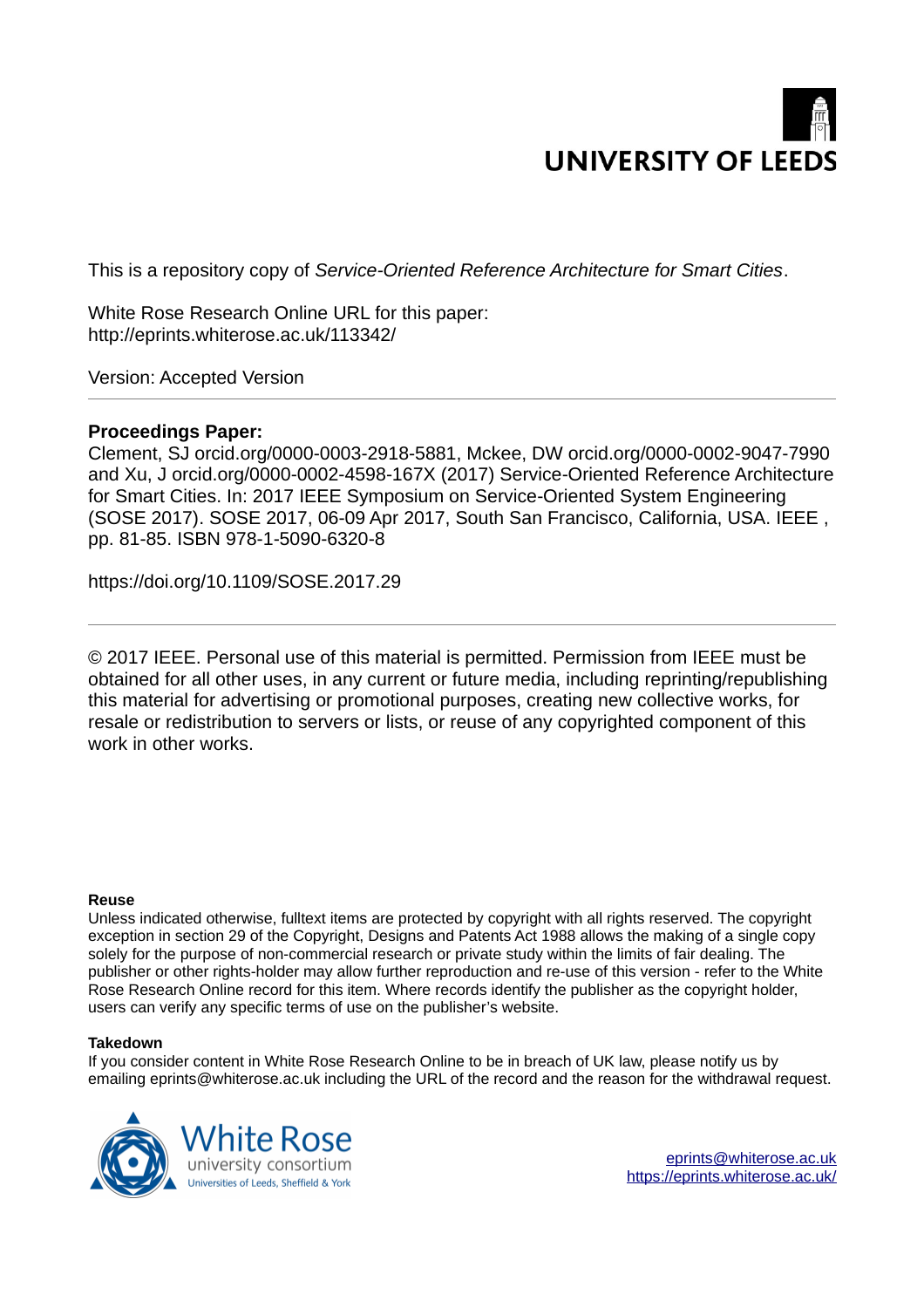# Service-Oriented Reference Architecture for Smart **Cities**

S. J. Clement, D. W. McKee, Jie Xu School of Computing University of Leeds Leeds, UK {s.j.clement, d.w.mckee, J.Xu}@leeds.ac.uk

*Abstract*—The trend towards turning existing cities into smart cities is growing. Facilitated by advances in computing such as Cloud services and Internet of Things (IoT), smart cities propose to bring integrated, autonomous systems together to improve quality of life for their inhabitants. Systems such as autonomous vehicles, smart grids and intelligent traffic management are in the initial stages of development. However, as of yet there, is no holistic architecture on which to integrate these systems into a smart city. Additionally, the existing systems and infrastructure of cities is extensive and critical to their operation. We cannot simply replace these systems with smarter versions, instead the system intelligence must augment the existing systems. In this paper we propose a service oriented reference architecture for smart cities which can tackle these problems and identify some related open research questions. The abstract architecture encapsulates the way in which different aspects of the service oriented approach span through the layers of existing city infrastructure. Additionally, the extensible provision of services by individual systems allows for the organic growth of the smart city as required.

*Index Terms*—Cloud, SOA, Services, Smart-City, Architecture, Autonomous-Systems

### I. INTRODUCTION

Smart cities is the new goal for integrated System of Systems (SoS) facilitated by developments in technologies spanning domains of autonomous vehicles, Internet of Things (IoT), smart manufacturing, healthcare, defence and aerospace, as well as the financial industry. There also remains an ongoing concerted effort to develop techniques to handle the explosion of Big Data streams [2], [3] that must be processed in a timely manner [4]. However, there remains no formal definition for how Smart Cities are going to evolve from current existing infrastructure, both physical and digital. This paper presents the current trends in smart cities research and highlights some of the key challenges that remain. We also present a reference architecture for developing smart cities.

The computational infrastructure for a smart city will be based on a combination of distributed computing paradigms, enabling the use of: low power IoT devices [5], Cloud computing virtualisation [6], [7], and the use of localised processing with Edge computing [8]. This will combine the IoT's objective of integrating components and devices as services [9] with the computational power of Cloud and HPC. Smart cities by their very nature must also consist of smart networks that are dependable and fault tolerant. This requires continued work in software defined networks (SDNs), specifically in tandem

with scheduling and managing Micro-Service  $(\mu S)$  execution across computational infrastructure.

Furthermore IoT for smart cities requires context-aware computation allowing intelligence to be incorporated and augment the System of Systems (SoS) with a *model of reality* [1], [5]. This automated integration will require a shared *model of reality* that aggregates the different perspectives on reality as seen by the different domains and systems. This *model of reality* can then be used with the Internet of Simulation (IoS) to facilitate decision support where traditional machine learning methods are inadequate [10]. Furthermore the existing standards for service-orientation and system integration are not sufficient, as they do not capture the additional detail that would be required, and not uniform, meaning that they are not currently integrable [11]. The successful integration of all these systems and devices will allow IoT to grow to become the Internet of Anything IoA and Everything (IoE) [12].

In parallel to the evolution of smart cities is the industrial revolution of Industry 4.0 which is integrating and automating the manufacturing value chain [13], [14]. This is driven by the adoption of IoT devices in the manufacturing process, known as Industrial IoT [15], as well as data collection from autonomous systems both within factories and the marketplace. This therefore facilitates the creation of *smart factories* which are able to adapt to changing market demands [16] and have a level of self-awareness allowing a level of self-optimisation of daily operations [17].

Another emerging area of research is that of cooperative robotics which have been enhanced with the computational power of Cloud computing [18]. This domain spans both smart cities as well as smart manufacturing whereby the Cloud is used to facilitate robot interaction [18]–[20] and provide services to those robots [21]–[23], at the same time as allowing the robots to provide services including assemblyline operations and maintenance within a city [24].

This paper therefore presents an overview of current research in smart cities before focussing on the architectural challenges that have yet to be solved. In Section II current city architecture is considered as the starting point from which a smart city must evolve without interfering with day-to-day operations. Subsequently we present a smart cities reference architecture defining the relationship between the various Service Oriented Architectures (SOAs) from each domain to be integrated. We then summarise in Section IV the research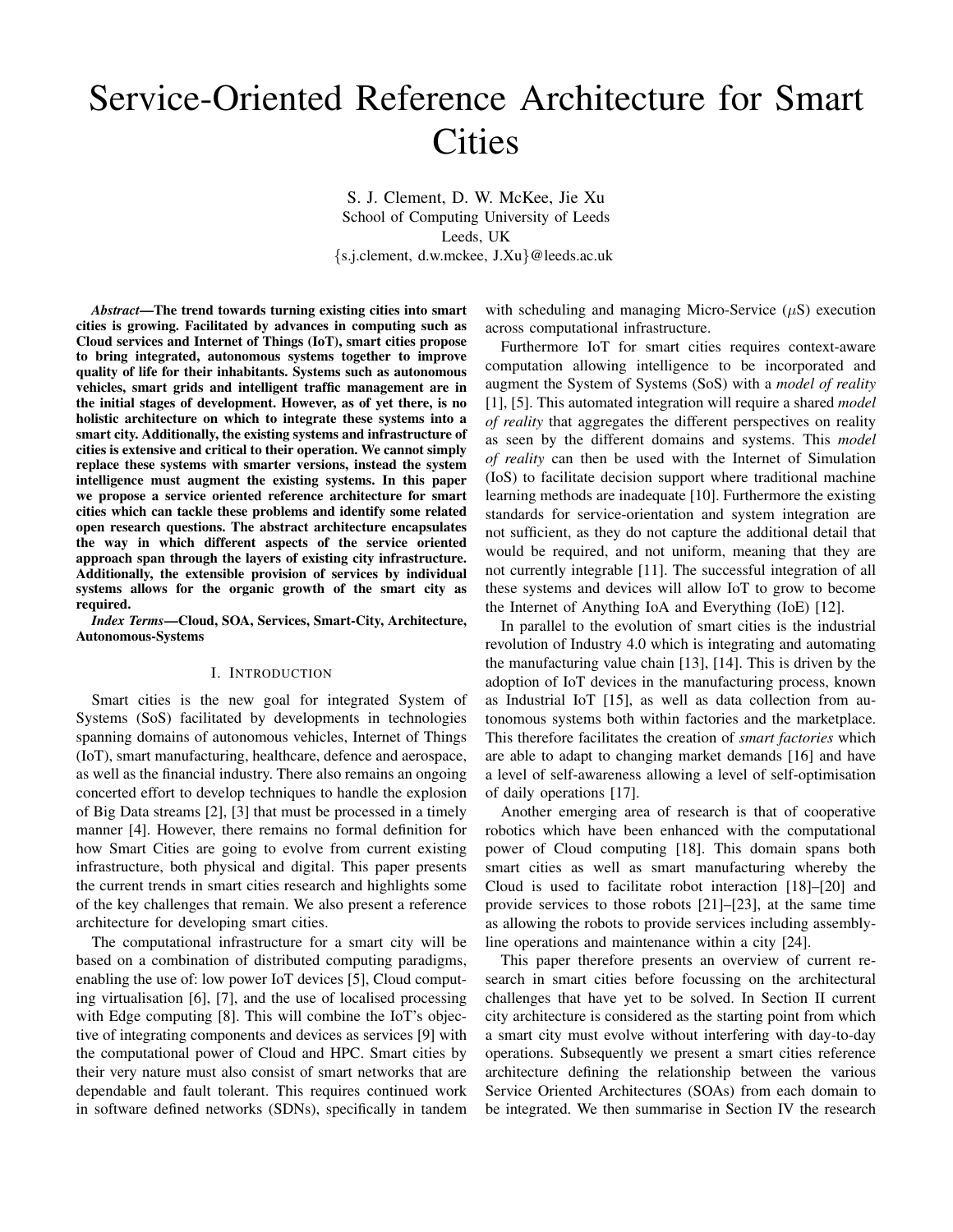

Fig. 1. A reference architecture for smart cities incorporating the viewpoints of the traditional city infrastructure, services and business roles. [1]

directions that require significant attention in order for smart cities to become a reality.

#### II. RE-FACTORING CITY ARCHITECTURE

The structure of cities can be defined in terms of urban artefacts, their geographical location and area, as well as their ownership [25]. As shown in figure 1, the city and its infrastructure already exist as complex governmental, economic and social systems that has continually evolved over time. These span domains including utilities, communications, government, transport, emergency services and retail. Often these systems are operate independently or at best in a producerconsumer model; very little information is shared between them and there is almost no cooperation. For cities to continue to develop towards the smart city vision, these systems will require more automation and intelligence and more interaction.

Some of these systems are cyber-physical and already facilitate some level of integration with IoT. However, the majority of the city systems are purely physical or in the case of the city population are human elements. The challenge of creating a smart city involves re-factoring the city in a non-intrusive fashion, not just existing software services [26]. As city systems become *smarter* and as they are integrated there will also be emergent behaviours and properties to be managed. The concept of T-changes will provide a strong basis for ensuring that all systems evolve in a manner that ensures compatibility and from the populations perspective should be seamless, for example allowing for new IoT-enabled systems and methods to replace legacy systems as a vertical change [27].

Finally as shown in Figure 1 both SOAs and cities in general have a layered nature. By building on the core strengths of service-orientation, particularly loose-coupling, it is possible to iteratively service-orient a city enhancing individual elements with digital functionality and exposing them as services within the relevant domain, such as the electrical grid. Subsequently systems that already utilise those facilities will be able to be augmented with additional intelligence now available to them and then themselves be exposed as services. In the next section a architecture for smart cities is proposed.

#### III. SMART-CITIES ARCHITECTURE

Cities are already highly complex SoS, the emerging trend in urban planning is towards adding *smart* systems to the urban environment with the goal of improving the quality of life for inhabitants. There is no single, agreed upon definition for what constitutes a smart city [28] though the one characteristic that is common among all definitions is the heavy reliance on a computing infrastructure. Caragliu et al. [29] define a smart city as a synthesis of hard infrastructure (or physical capital)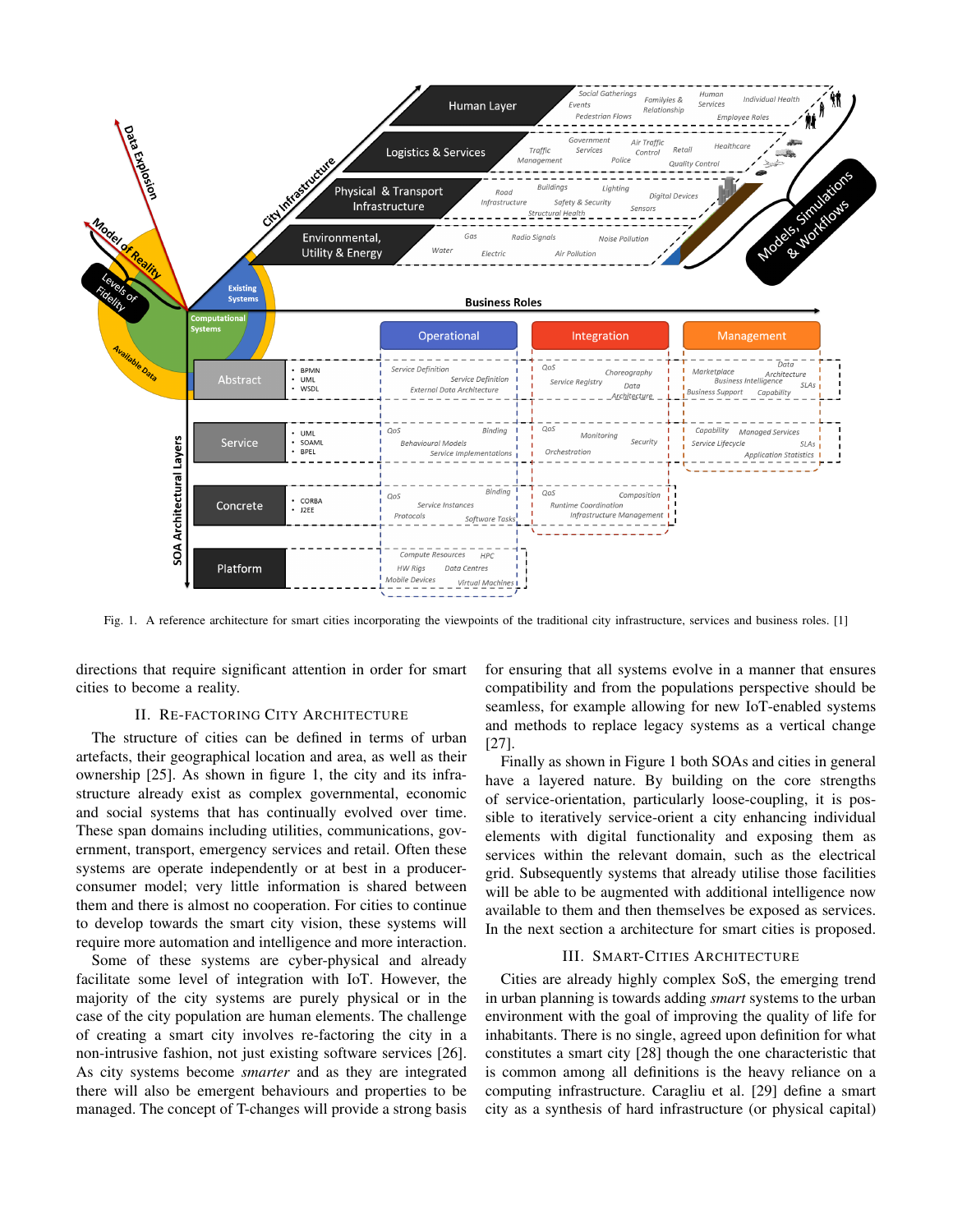with computing and communication infrastructure as well as social capital. Batty et al. [30] provide a more sociological viewpoint on the smart city, emphasising its human aspects and the ability for its systems to improve the quality of life of its residents. Another definition of the smart cities identifies six characteristics in order to rank a city's *smartness*. These are: economy, mobility, environment, people, living and governance [31]. Others rely on a more concrete definition, referencing the automation of city infrastructure through largescale computing.

Computing is entering the era of massive-scale distributed systems enabling automated cyber-physical systems such as those expected in smart cities. A primary component of these systems is the IoT [9] which makes available a network for sensing and measuring city infrastructure using low-cost devices. This allows for extensive data collection resulting in large, comprehensive datasets [32], [33]. A combination of Cloud [34], Edge [35] and Fog [36] computing as well as high performance computing (HPC) [37] provides the infrastructure to process the data generated by the devices [38] and uses data this to provide intelligence to systems [39]. This is facilitated by a growth in the network infrastructure, especially in wireless technologies such as 5G and LTE [40].

Given this growth in computing infrastructure the potential systems aggregated within a city are numerous. Zanella et al. [41] identify a number of domains in which IoT and *smart* systems can provide beneficial services for the city. These include: the structural health of buildings; waste, air quality and noise management; traffic reduction; energy consumption monitoring; parking; lighting; and building automation. Intelligent systems are also being considered for the underlying infrastructure of the city, for example, moving energy generation, storage and distribution towards a managed, intelligent, distributed power grid [42], [43].

Mobile robotic platforms are also of interest in the smart city, the most prominent being driverless vehicles [44], [45], as well as the emerging domain of autonomous passengercarrying aerial vehicles [46]. Though often independent systems, the possibility of interconnecting vehicles together into an *Internet of Vehicles* or a *Vehicular Cloud* [47] could allow for the sharing of sensor data and even allow the city systems to perform holistic traffic management. Repair, maintenance and inspection could also be performed using robotic platforms [48], [49].

Figure 1 captures many of the dimensions of the smart city [1] and forms the basis of our reference architecture. The traditional city architecture layers of environment, infrastructure, logistics and human elements are not expected to change within the smart city. Instead these systems already in place are augmented by a computing infrastructure based around SOA principals. In the smart city these computing elements and business roles are expected to traverse across several levels of city architecture from the utilities through to the service provisions.

Just as current cities are an evolution of independent but interacting systems, the smart city must evolve from a traditional



Fig. 2. Smart IoT-based systems providing infrastructure in specific domains interface with cloud computing and provide services for use by the city.

city. The intelligence and automation expected must grow with the city and build on other systems. For this reason, we expect the computational systems in the city to each provide a set of services that may be utilised by other systems. The model of reality included in figure 1 is expected to be a basis of the intelligence of the city, utilising simulation so that system can predict future outcomes and react accordingly. As this simulation data is added to the data being generated by IoT systems, we expect a data explosion, where it will be vital to process data selectively in order to deal with the expected data flow [1].

#### *A. Smart City Services*

Cities present particular challenges given the prospect of increased automation. For one thing, even without considering the social aspects, cities are massive immobile collections of systems, business, services and infrastructure. Often these collections have evolved over many years, with the city growing from a small settlement to a metropolitan hub. The aim of the smart city trend is to continue this growth using automation and computing systems. However this increase in automation and intelligence must be incorporated into the legacy physical infrastructure not replace it. An expressly new smart city could be constructed given enough investment and capital, however, it is more likely that existing cities will have ot adopt these systems. Crucially, this means that the existing systems cannot cease to function and any increase in automation must be an incremental augmentation on the existing infrastructure. Additionally, the scale and complexity of some of the system being proposed (e.g. driverless vehicles, smart grid, etc.) requires some existing smart infrastructure in place before it can be deployed. Therefore, moving towards a *smarter* city requires the continual development of infrastructure services to facilitate new systems [50]. Many system may require similar functionality, so an additional benefit to the use of service is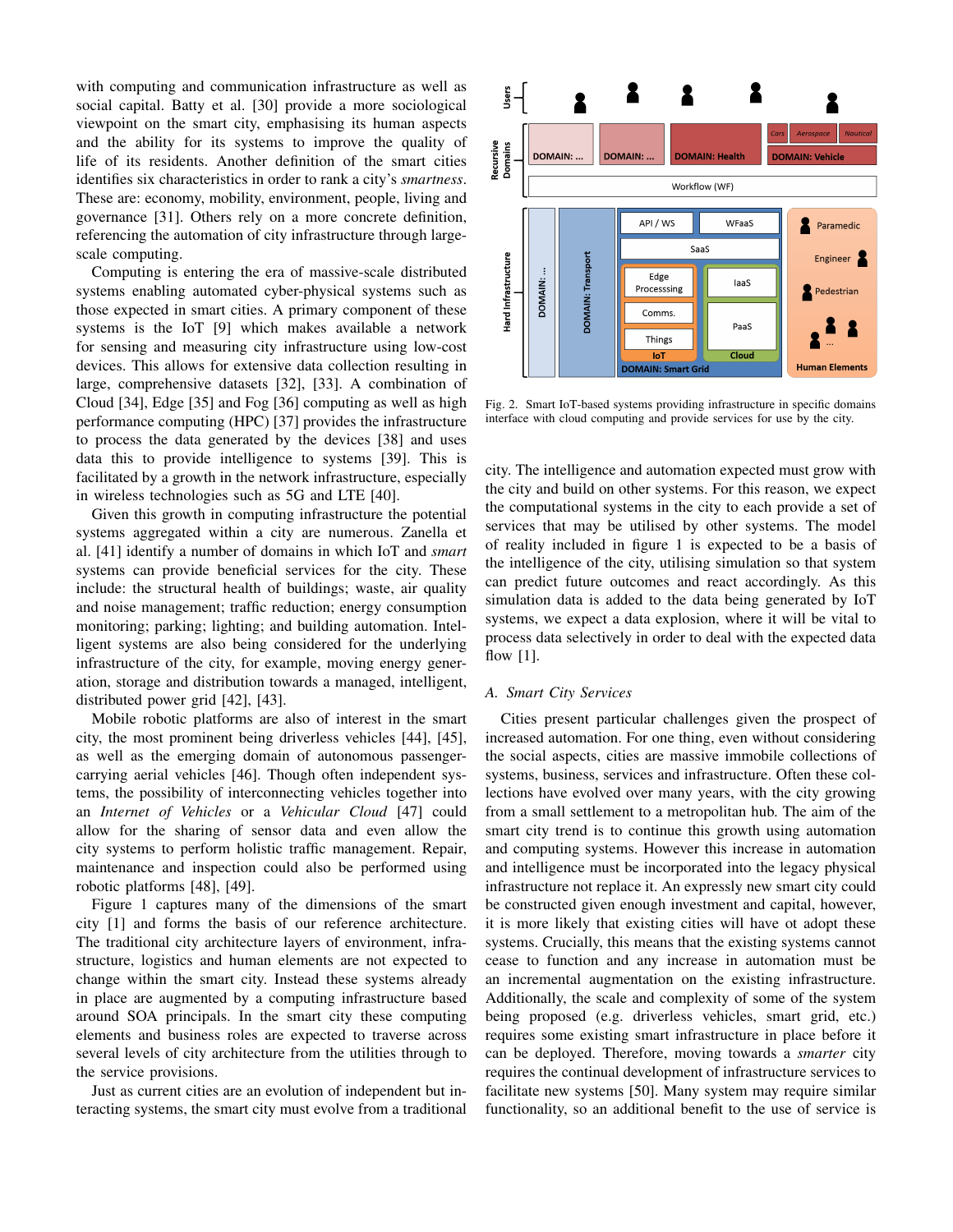the reuse of existing functionality for new purposes; reducing the cost of development.

With each connected system in the city providing services and micro-services in the SOA sense [51], increasingly complex systems can be created which utilise the existing infrastructure. Business models around the use of services, provided both by private and public enterprise could result in a service economy being the cornerstone further city developments [52]. Workflows can be used to compose multiple services, possibly provided by different systems, together into a single process which can be executed [53]. These workflows could result in complex behaviour such as reacting to triggers or controlling data flows [54], [55] and allow the system to scale as demand increases. One such example of a workflow might be a collection of simulations that model the behaviour of some system and provide decision support or *what-if* analysis [10].

Figure 2 shows a detailed view of the layers of the reference architecture demonstrating this. Here independent systems in separate domains can build upon each other by utilising services provided. As an example here, a smart grid is utilising IoT devices and Software as a Service (SaaS) on a cloud platform with Infrastructure as a Service (IaaS) and Platform as a Service (PaaS). The *things* generate data that is processed at the edge of the cloud before being handled by the SaaS. Utilising the services provided, workflows can be constructed for use internally or presented as another service (i.e. Workflow as a Service (WFaaS)). These services and an API can be exposed to the wider city systems where they can be combined into workflows used by other hard infrastructure systems such as transport or smaller application domains. As these services are utilised in more safety critical systems both service and workflow level Quality of Service (QoS) will become vital [56], [57].

#### IV. CONCLUSION AND FURTHER WORK

The interest in smart cities is growing and the need for ever more complex and intelligent systems is fuelling this growth. The next generation of IoT or connected systems being proposed are, at the moment, independent. These systems take time to build and therefore cannot instantly replace the existing infrastructure. They also require many similar functions. In this paper we proposed a reference architecture for the smart city based around SOA concepts; integrating IoT, Cloud and Edge technologies with existing city infrastructure. We proposed a service-oriented approach tp the development of new systems which can augment the existing systems in the city at all levels (figure 1). A detailed view of one such example was provided using an abstract smart-grid as a case study.

The benefits of the service-oriented approach are the ability for services to be continually evolved and added organically to the smart city. These services do not necessarily need to be only based on infrastructure and could be provided by for-profit autonomous systems as another revenue stream. For example, autonomous vehicles could provide local mapping data as a service to be utilised by other robotics platforms. There could also be multiple suppliers of robotic maintenance platforms being provided as services which may in turn utilise Cloud services for planning and coordination.

Though the presented reference architecture should allow systems to scale to the sizes required by a city, there are still many open research problems if the service-oriented approach is adopted. As systems move towards automation, there is a point at which the human components of the system must interact with machines. Therefore, there is need to understand human to machine service attributes such as service definitions and QoS. Additionally, redundancy and security of these systems will be vital to the stable operation of the smart city. If there is an interdependency between multiple systems then without some form of redundancy, whether explicit of automated, the whole city may become vulnerable to a disruption of a single system. Additionally, the network and computing infrastructure of the city becomes an even more vital component. Given the number of devices and services operating in a full implementation of a smart city there must be an ubiquitous, high-speed, wireless network supporting a large computing infrastructure. Both the network and computing infrastructure needs to be able to transmit and process the massive amount of data being generated by the city [1]. There is potential for information of interest to be lost in the noise of many data streams due to the curse of dimensionality. Therefore intelligent, automated data analytic methods are required in addition to the physical platforms.

#### **REFERENCES**

- [1] D. Mckee, S. Clement, and J. Xu, "Massive scale automation in cyber-physical systems: Vision & challenges," in *13th International Symposium on Autonomous Decentralized Systems (ISADS)*. IEEE, 2017.
- [2] P. Zikopoulos, C. Eaton *et al.*, *Understanding big data: Analytics for enterprise class hadoop and streaming data*. McGraw-Hill Osborne Media, 2011.
- [3] X. Wu, X. Zhu *et al.*, "Data mining with big data," *ieee transactions on knowledge and data engineering*, vol. 26, no. 1, pp. 97–107, 2014.
- [4] P. Garraghan, S. Perks *et al.*, "Tolerating Transient Late-Timing Faults in Cloud-Based Real-Time Stream Processing," in *2016 IEEE 19th Int. Symp. Real-Time Distrib. Comput.* IEEE, may 2016, pp. 108–115.
- [5] R. Buyya and A. V. Dastjerdi, *Internet of Things: Principles and Paradigms*. Elsevier Science & Technology, 2016.
- [6] P. Mell and T. Grance, "The NIST definition of cloud computing," 2011. [7] L. F. Bittencourt, O. Rana, and I. Petri, "Cloud computing at the edges,"
- in *Cloud Computing and Services Science*. Springer, 2016. [8] W. Shi, J. Cao *et al.*, "Edge computing: Vision and challenges," *IEEE Internet of Things Journal*, vol. 3, no. 5, pp. 637–646, Oct. 2016.
- [9] J. Gubbi, R. Buyya *et al.*, "Internet of things (iot): A vision, architectural elements, and future directions," *Future Generation Computer Systems*, vol. 29, no. 7, pp. 1645 – 1660, 2013.
- [10] D. Mckee, S. Clement et al., "The internet of simulation, a specialisation of the internet of things with simulation and workflow as a service (sim/wfaas)," in *11th IEEE International Symposium on Service-Oriented System Engineering (SOSE 2017)*. IEEE, 2017.
- [11] D. McKee, D. Webster *et al.*, "Towards a Virtual Integration Design and Analysis Enviroment for Automotive Engineering," in *2014 IEEE 17th Int. Symp. Object/Component/Service-Oriented Real-Time Distrib. Comput.* IEEE, jun 2014, pp. 413–419.
- [12] I. Bojanova, G. Hurlburt, and J. Voas, "Imagineering an internet of anything," *Computer*, vol. 47, no. 6, pp. 72–77, jun 2014.
- [13] H. Lasi, P. Fettke *et al.*, "Industry 4.0," *Business & Information Systems Engineering*, vol. 6, no. 4, pp. 239–242, jun 2014.